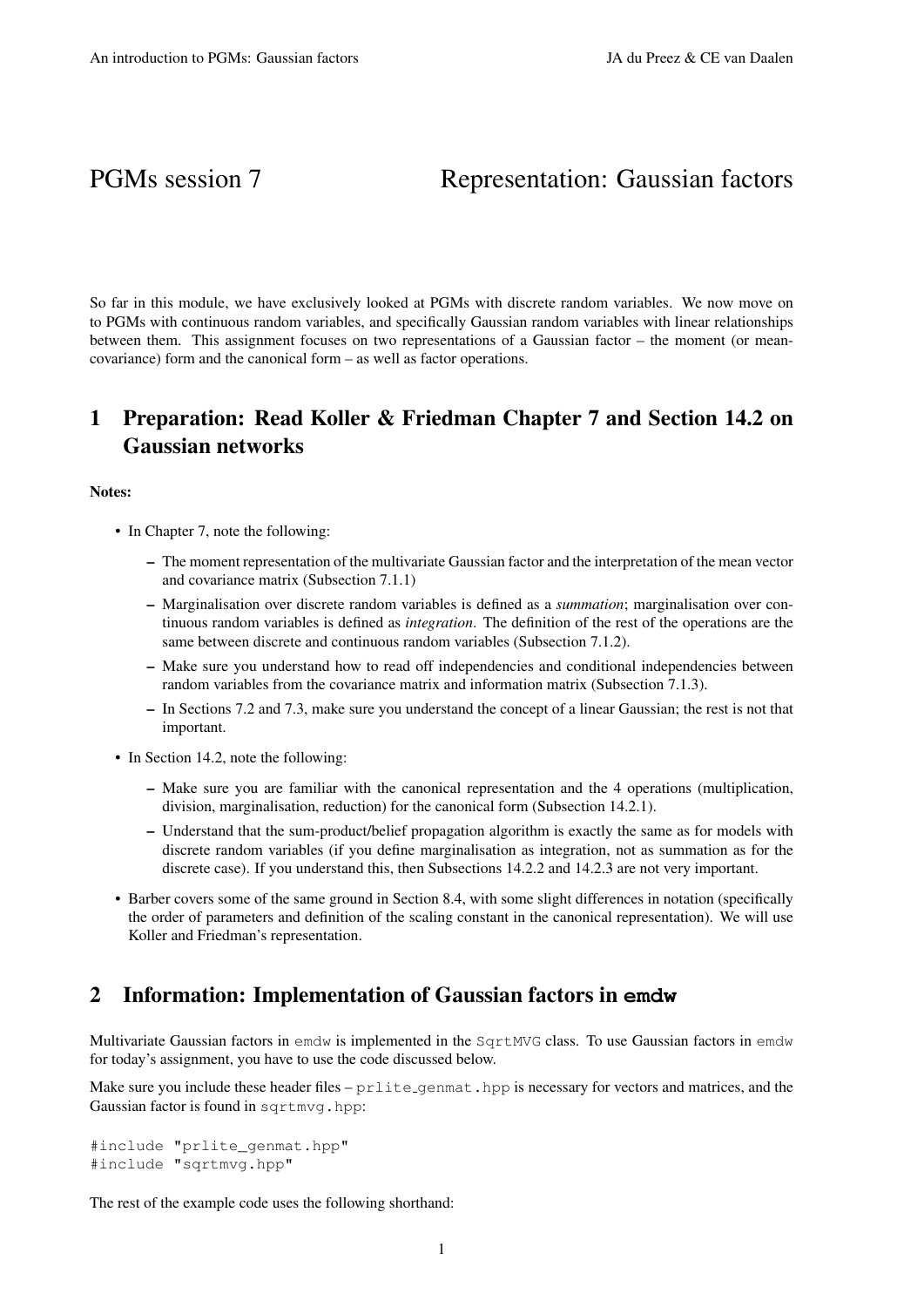typedef SqrtMVG SG;

We will first look at the creation of a Gaussian factor in the moment representation. Suppose we have a twodimensional Gaussian distribution with the mean vector

$$
\mu = \left[ \begin{array}{c} 1 \\ 0 \end{array} \right]. \tag{1}
$$

This vector is declared using

```
prlite::ColVector<double> mn(2);
```
and the element values assigned using

 $mn[0] = 1; mn[1] = 0;$ 

Also suppose the covariance matrix is the identity matrix, or

$$
\Sigma = \left[ \begin{array}{cc} 1 & 0 \\ 0 & 1 \end{array} \right].
$$
 (2)

This matrix is created using

```
prlite::RowMatrix<double> cov(2,2);
cov(0,1) = cov(1,0) = 0.0; cov(0,0) = cov(1,1) = 1.0;
```
The Gaussian distribution,  $\mathcal{N}(\mu, \Sigma)$ , can now be created by

```
rcptr<Factor> ptr01(uniqptr<SG>(new SG({0,1}, mn, cov)));
```
where the identities of the random variables are 0 and 1 respectively.

You can also create the Gaussian factor directly in the canonical representation,  $\mathcal{C}(\mathbf{K}, \mathbf{h}, g)$ . For numerical stability, the SqrtMVG factor does not store the information matrix, K, but rather its square root, L, where  $K = LL^T$  and L is a lower triangular matrix. This is the so-called Cholesky decomposition of the information matrix. If you have defined the square root of the information matrix L, the information vector h and constant q, you can create the Gaussian factor in emdw as follows:

```
rcptr<Factor> ptr01(uniqptr<SG>(new SG({0,1}, L, h, g)));
```
There are some member functions of the sqrtMVG class that are not defined in the abstract Factor class. To gain access to these member functions when you refer to the Gaussian factor with a pointer to an abstract Factor class, you have to downcast the abstract pointer first, which you can do as follows:

rcptr<SG> dwnPtr; dwnPtr = dynamic\_pointer\_cast<SG>(ptr01);

You can then access member functions  $\det$  mean (to get the mean vector),  $\det$  Cov (to get the covariance matrix), getK (to get the information matrix), and getH (to get the information vector) as follows:

```
cout << "Mean vector: " << dwnPtr->getMean();
cout << "Covariance matrix: " << dwnPtr->getCov();
cout << "Information matrix: " << dwnPtr->getK();
cout << "Information vector: " << dwnPtr->getH();
```
Another useful member function is export2DMesh, which writes a 2-D grid of values to a file; this can then be used for visualisation:

```
dwnPtr->export2DMesh("post_mesh.txt", 0, 1, 128);
```
The first argument specifies the filename, the second and third arguments specify the IDs of the random variables involved, and the fourth argument specifies the number of points per dimension. See emdw/src/emdw-factors/sqrtmvg.hpp for more information about the arguments and outputs, as well as for more member functions.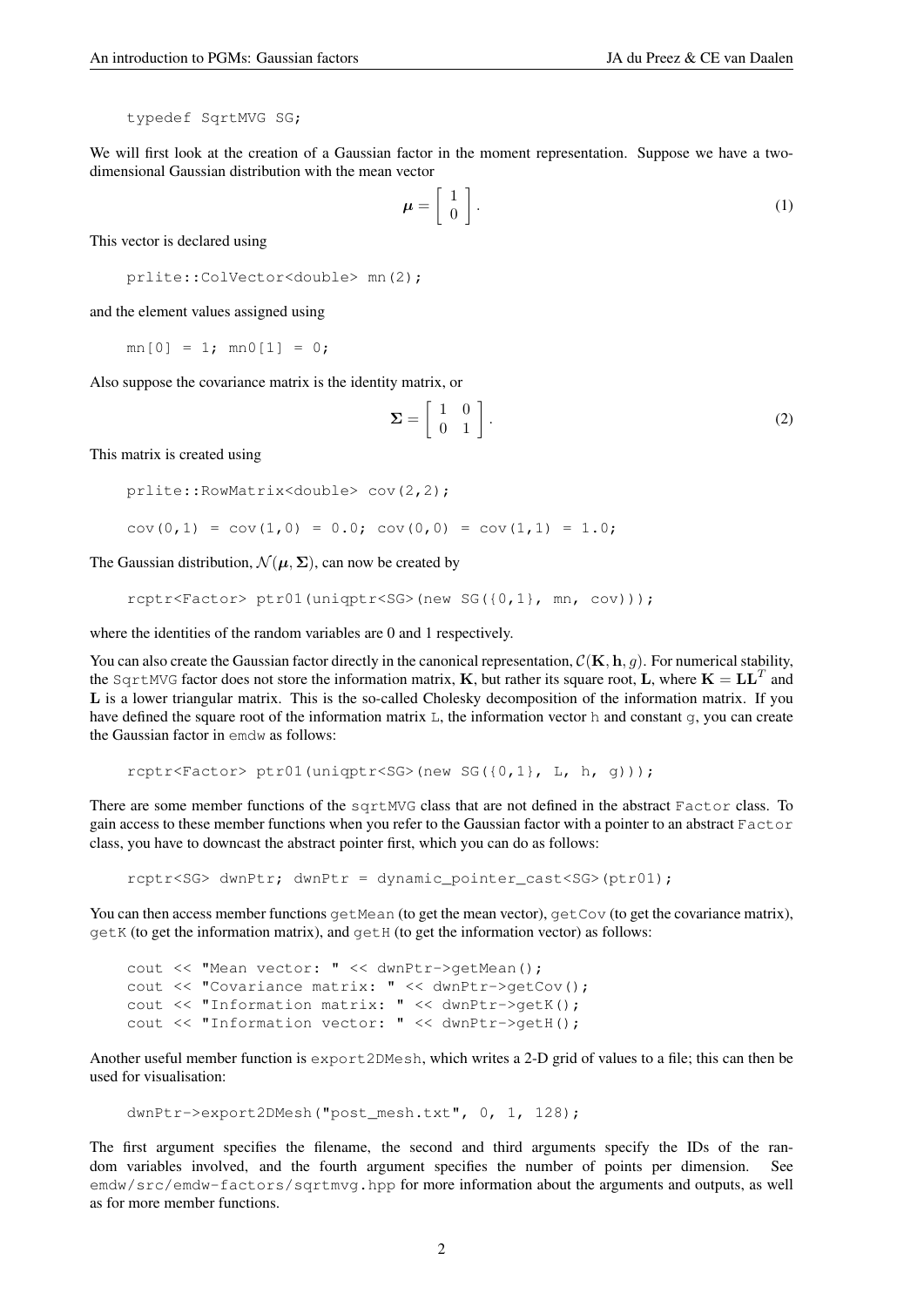# 3 Practical: Gaussian factors and operators

Consider the following simple MRF, where  $x_1$ ,  $x_2$  and  $x_3$  are Gaussian random variables:



The factors of this model are given by

$$
\phi_1(x_1, x_2) = \mathcal{N}\left( \left[ \begin{array}{c} x_1 \\ x_2 \end{array} \right], \left[ \begin{array}{c} 1 \\ 2 \end{array} \right], \left[ \begin{array}{c} 1 & 1 \\ 1 & 4 \end{array} \right] \right) \tag{3}
$$

and

$$
\phi_2(x_2, x_3) = \mathcal{N}\left( \left[ \begin{array}{c} x_2 \\ x_3 \end{array} \right], \left[ \begin{array}{c} 3 \\ 4 \end{array} \right], \left[ \begin{array}{cc} 9 & 1 \\ 1 & 4 \end{array} \right] \right). \tag{4}
$$

- <span id="page-2-0"></span>(a) (Paper:) Convert these factors to the canonical form and calculate the joint distribution,  $p(x_1, x_2, x_3)$ , in the canonical form (you do not have to calculate the normalisation constant).
- (b) (Code:) Implement these factors in emdw and use emdw's factor operators to obtain the joint distribution,  $p(x_1, x_2, x_3)$ . Extract the information matrix and information vector of the joint distribution and compare it with [\(a\).](#page-2-0) Also extract the covariance matrix of the joint distribution. Are there any variables that are statistically independent? Are there any variables that are conditionally independent? Can you come to the same conclusions by looking at the MRF structure?
- <span id="page-2-1"></span>(c) (Paper:) Calculate the marginal distribution  $p(x_1, x_3)$  (you can again ignore the normalisation constant).
- (d) (Code:) Use emdw to calculate the marginal distribution  $p(x_1, x_3)$  and compare the result with that of [\(c\).](#page-2-1) Also extract the information matrix and covariance matrix – what can you conclude about the (in- )dependence between  $x_1$  and  $x_3$ ? Now export a 2-D mesh of this distribution and plot it (using e.g. Python's matplotlib) – what is the relationship between the shape of the distribution and the (in-)dependence of the random variables?
- <span id="page-2-2"></span>(e) (Paper:) Calculate the conditional distribution  $p(x_1, x_3|x_2 = 1)$  (you can again ignore the normalisation constant).
- (f) (Code:) Use emdw to calculate the conditional distribution  $p(x_1, x_3|x_2 = 1)$  and compare the result with that of [\(e\).](#page-2-2) Also extract the information matrix and covariance matrix – what can you conclude about the conditional (in-)dependence between  $x_1$  and  $x_3$  given  $x_2$ ? Now export a 2-D mesh of this distribution and plot it – what is the relationship between the shape of the distribution and the conditional (in-)dependence of the random variables?
- <span id="page-2-3"></span>(g) (Code:) Convert the MRF to a cluster graph by placing each factor in its own cluster. By only using emdw's factor operators, implement belief propagation and extract the posterior belief  $p(x_2, x_3|x_1 = 0)$  after message passing.
- (h) (Code:) Use emdw's built-in functionality to construct the cluster graph, perform message passing, and answer the query  $p(x_2, x_3|x_1 = 0)$ . Compare the results with that of [\(g\).](#page-2-3)

Something to think about: In this question, we have performed inference for a very simple Gaussian network. However, can you see how one would perform inference for a larger Gaussian network (using emdw built-in functionality)?

## 4 Practical: Inference for a very simple Bayes network

In this question, we are going to look at a very common structure that pops up in Gaussian networks – a continuous latent state that is observed by a noisy sensor (e.g. a noisy measurement of a position, voltage, temperature, liquid flow rate, etc.). This scenario is modelled by the following Bayes network, where random variable x represents the latent state and random variable y represents the noisy measurement.